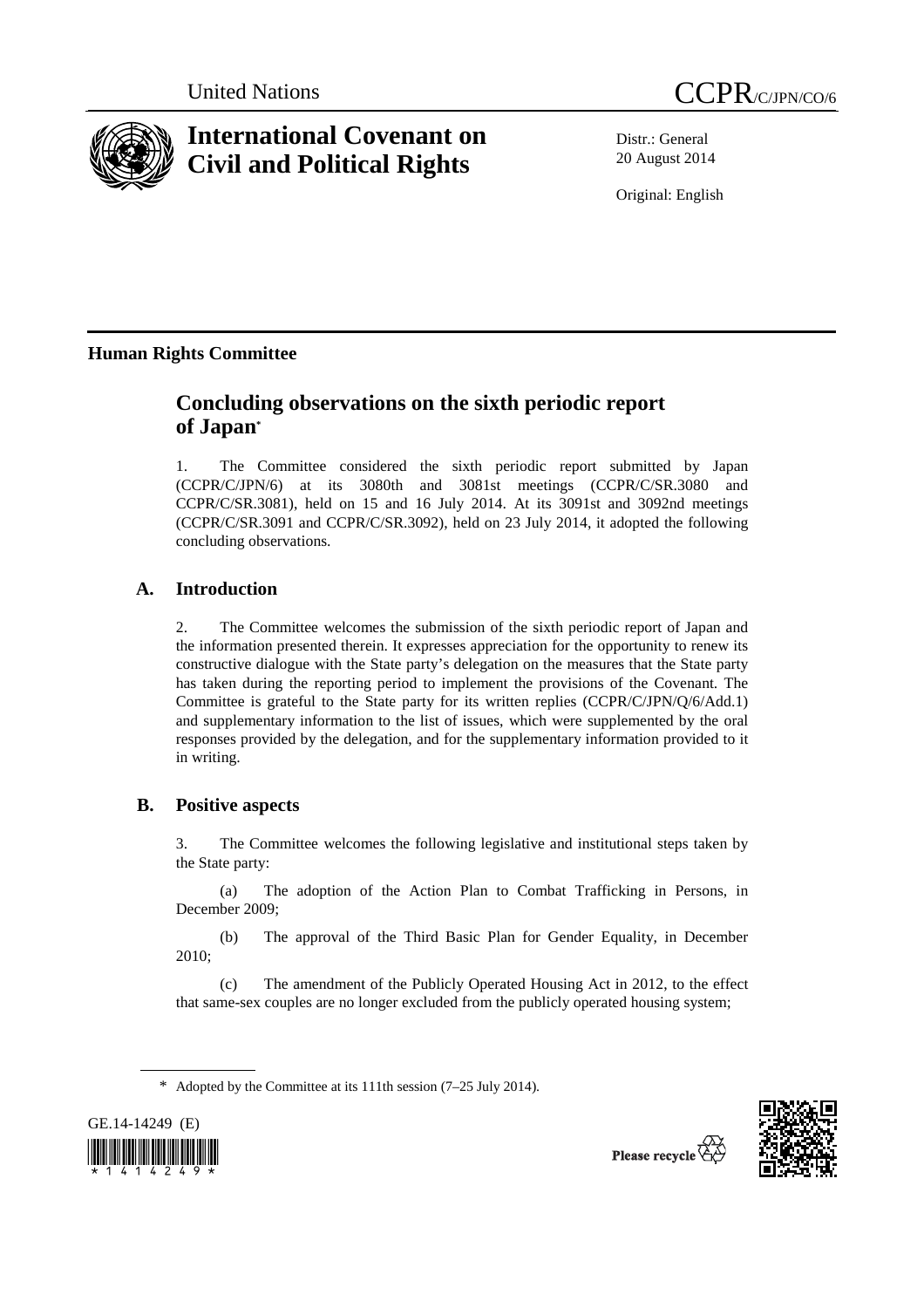(d) The amendment of the Nationality Act in 2008 and of the Civil Code in 2013, which removed discriminatory provisions against children born out of wedlock.

4. The Committee welcomes the ratification by the State party of the following international instruments:

(a) International Convention for the Protection of All Persons from Enforced Disappearance, in 2009;

(b) Convention on the Rights of Persons with Disabilities, in 2014.

#### **C. Principal matters of concern and recommendations**

#### **Previous concluding observations**

5. The Committee is concerned that many of the recommendations made after the consideration of the State party's fourth and fifth periodic reports have not been implemented.

**The State party should give effect to the recommendations adopted by the Committee that are contained in the present concluding observations, as well as those in its previous concluding observations.** 

#### **Applicability of the Covenant rights by national courts**

6. While noting that treaties ratified by the State party have the effect of domestic law, the Committee is concerned at the restricted number of cases in which the rights protected under the Covenant have been applied by courts (art. 2).

**The Committee reiterates its recommendation (see CCPR/C/JPN/CO/5, para. 7) and calls upon the State party to ensure that the application and interpretation of the Covenant form part of the professional training of lawyers, judges and prosecutors at all levels, including the lower instances. The State party should also ensure that effective remedies are available for violations of the rights protected under the Covenant. The State party should consider acceding to the Optional Protocol to the Covenant, which provides for an individual communication procedure.** 

#### **National human rights institution**

7. The Committee notes with regret that, since the abandonment in November 2012 of the Human Rights Commission Bill, the State party has not made any progress to establish a consolidated national human rights institution (art. 2).

**The Committee recalls its previous recommendation (see CCPR/C/JPN/CO/5, para. 9) and recommends that the State party reconsiders establishing an independent national human rights institution with a broad human rights mandate, and provides it with adequate financial and human resources, in line with the principles relating to the status of national institutions for the promotion and protection of human rights (the Paris principles) (General Assembly resolution 48/134, annex).** 

#### **Gender equality**

8. The Committee is concerned at the State party's continuing refusal to amend the discriminatory provisions of the Civil Code that prohibit women from remarrying in the six months following divorce and establish a different age of marriage for men and women, on the grounds that it could "affect the basic concept of the institution of marriage and that of the family" (arts. 2, 3, 23 and 26).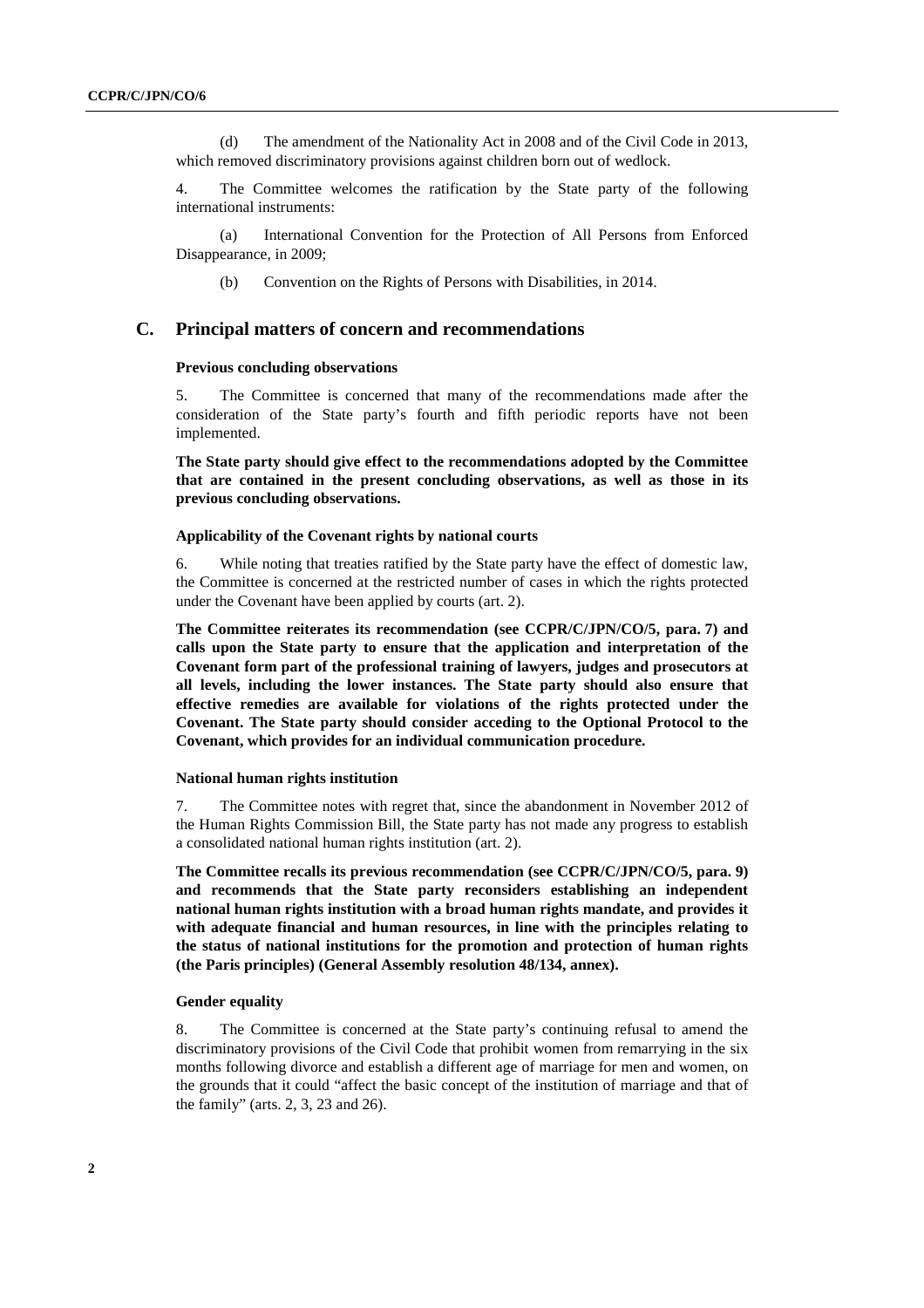**The State party should ensure that stereotypes regarding the roles of women and men in the family and in society are not used to justify violations of women's right to equality before the law. The State party should, therefore, take urgent action to amend the Civil Code accordingly.** 

9. While welcoming the adoption of the Third Basic Plan for Gender Equality, the Committee is concerned at its limited impact, in view of the low levels of women carrying out political functions. The Committee regrets the lack of information regarding the participation of minority women, including Buraku women, in policymaking positions. It is concerned about reports that women represent 70 per cent of the part-time workforce and earn on average 58 per cent of the salaries received by men for equivalent work. The Committee is also concerned at the lack of punitive measures against sexual harassment and the dismissal of women as a result of pregnancy and childbirth (arts. 2, 3 and 26).

**The State party should effectively monitor and assess the progress of the Third Basic Plan for Gender Equality and take prompt action to increase the participation of women in the public sector, including through temporary special measures, such as statutory quotas in political parties. It should take concrete measures to assess and support the political participation of minority women, including Buraku women, promote the recruitment of women as full-time workers and redouble its efforts to close the wage gap between men and women. It should also take the necessary legislative measures to criminalize sexual harassment and to prohibit and sanction, with appropriate penalties, unfair treatment based on pregnancy and childbirth.** 

#### **Gender-based and domestic violence**

10. The Committee regrets that, despite its previous recommendations, the State party has not made any progress in broadening the scope of the definition of rape in the Criminal Code, setting the age of sexual consent above 13 years and prosecuting rape and other sexual offences ex officio*.* It notes with concern that domestic violence remains prevalent, that the process to issue protection orders is too lengthy and that the number of perpetrators who are punished for that offence is very low. The Committee is concerned by reports of the insufficient protection provided to same-sex couples and immigrant women (arts. 3, 6, 7 and 26).

**In line with the Committee's previous recommendations (see CCPR/C/JPN/CO/5, paras. 14 and 15)** t**he State party should take concrete action to prosecute rape and other crimes of sexual violence ex officio, raise without further delay the age of consent for sexual activities and review the elements of the crime of rape, as established in the Third Basic Plan for Gender Equality. The State party should intensify its efforts to ensure that all reports of domestic violence, including in samesex couples, are thoroughly investigated; that perpetrators are prosecuted and, if convicted, punished with appropriate sanctions; and that victims have access to adequate protection, including through the granting of emergency protective orders and preventing immigrant women who are victims of sexual violence from losing their visa status.** 

#### **Discrimination based on sexual orientation and gender identity**

11. The Committee is concerned about reports of social harassment and stigmatization of lesbian, gay, bisexual and transgender persons and discriminatory provisions that exclude same-sex couples from the municipally operated housing system (arts. 2 and 26).

**The State party should adopt comprehensive anti-discrimination legislation that prohibits discrimination on all grounds, including sexual orientation and gender identity, and provides victims of discrimination with effective and appropriate**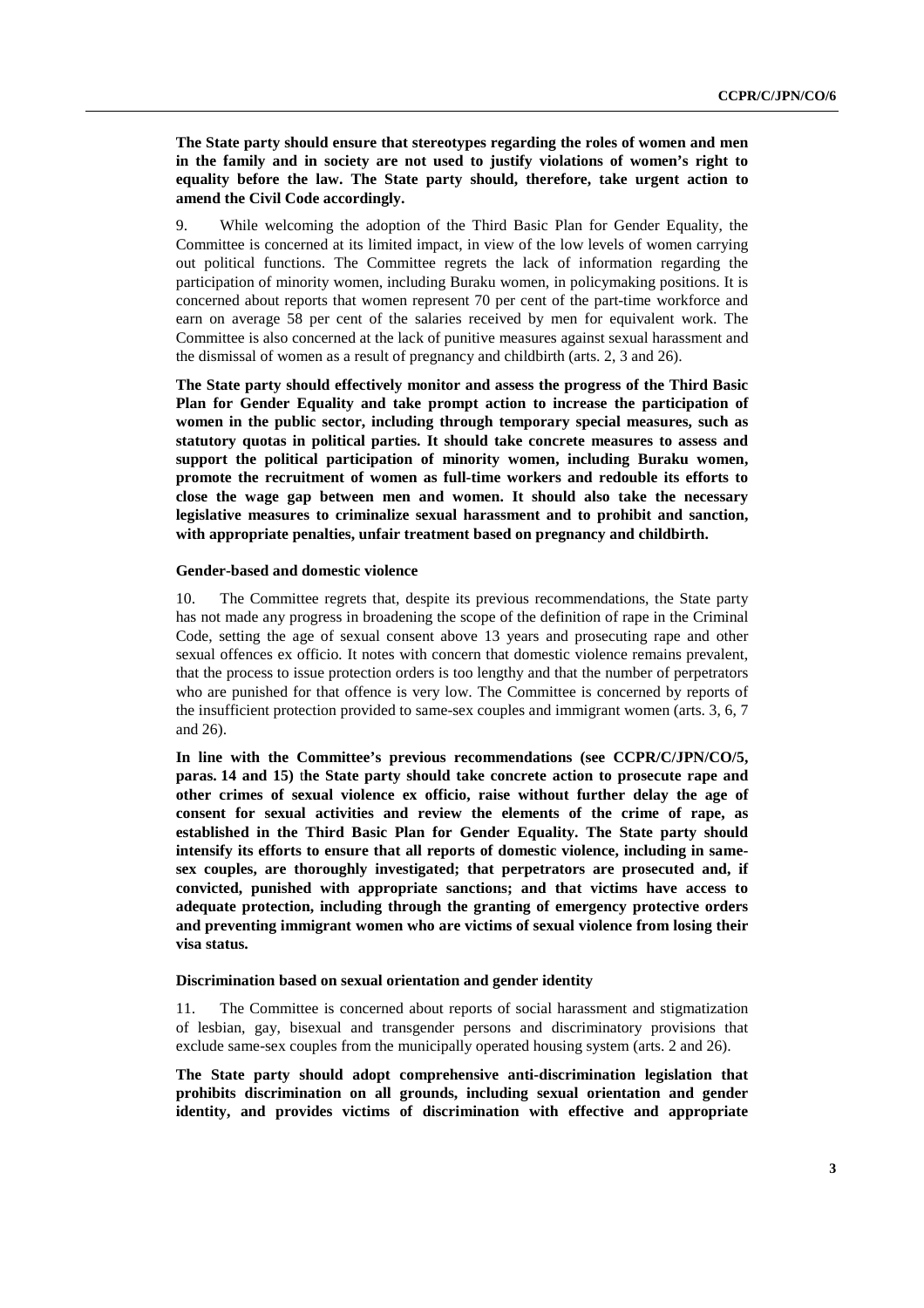**remedies. The State party should intensify its awareness-raising activities to combat stereotypes and prejudice against lesbian, gay, bisexual and transgender persons, investigate allegations of harassment against lesbian, gay, bisexual and transgender persons and take appropriate measures to prevent such stereotypes, prejudice and harassment. It should also remove the remaining restrictions in terms of eligibility criteria applied to same-sex couples with respect to publicly operated housing services at the municipal level.** 

#### **Hate speech and racial discrimination**

12. The Committee expresses concern at the widespread racist discourse against members of minority groups, such as Koreans, Chinese or Burakumin, inciting hatred and discrimination against them, and the insufficient protection granted against those acts in the Criminal and Civil Codes. The Committee also expresses concern at the high number of extremist demonstrations authorized, the harassment and violence perpetrated against minorities, including against foreign students, and the open display in private establishments of signs such as those reading "Japanese only" (arts. 2, 19, 20 and 27).

**The State should prohibit all propaganda advocating racial superiority or hatred that incites discrimination, hostility or violence, and should prohibit demonstrations that are intended to disseminate such propaganda. The State party should also allocate sufficient resources for awareness-raising campaigns against racism and increase its efforts to ensure that judges, prosecutors and police officials are trained to detect hate and racially motivated crimes. The State party should also take all necessary steps to prevent racist attacks and to ensure that the alleged perpetrators are thoroughly investigated, prosecuted and, if convicted, punished with appropriate sanctions.** 

#### **Death penalty**

13. The Committee remains concerned that several of the 19 capital offences do not comply with the Covenant's requirement of limiting capital punishment to the "most serious crimes", that death row inmates are still kept in solitary confinement for periods of up to 40 years before execution, and that neither the inmates nor their families are given prior notice of the day of execution. The Committee notes, furthermore, that the confidentiality of meetings between death row inmates and their lawyers is not guaranteed, that the mental examinations to determine whether persons facing execution are "in a state of insanity" are not independent and that requests for a retrial or pardon do not have the effect of staying the execution and are not effective. Moreover, reports that the death penalty has been imposed on various occasions as a result of forced confessions, including in the case of Iwao Hakamada, are a matter of concern (arts. 2, 6, 7, 9 and 14).

#### **The State party should:**

Give due consideration to the abolition of death penalty or, in the **alternative, reduce the number of eligible crimes for capital punishment to the most serious crimes that result in the loss of life;** 

**(b) Ensure that the death row regime does not amount to cruel, inhuman or degrading treatment or punishment by giving reasonable advance notice of the scheduled date and time of execution to death row inmates and their families and refraining from imposing solitary confinement on death row prisoners except in the most exceptional circumstances and for strictly limited periods;** 

**(c) Immediately strengthen the legal safeguards against wrongful sentencing to death, inter alia, by guaranteeing to the defence full access to all prosecution materials and ensuring that confessions obtained by torture or ill-treatment are not invoked as evidence;**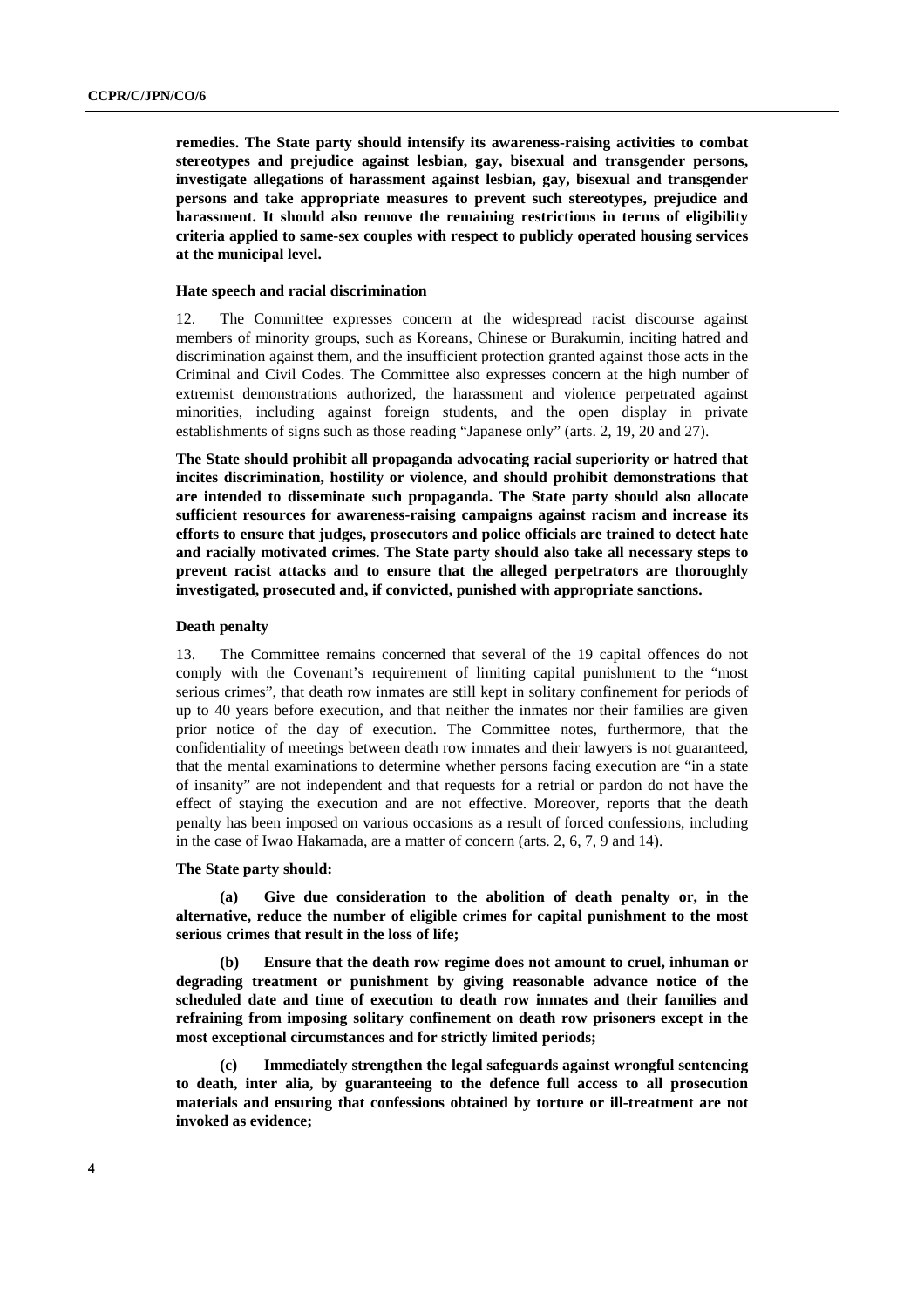**(d) In light of the Committee's previous concluding observations (see CCPR/C/JPN/CO/5, para. 17), establish a mandatory and effective system of review in capital cases, with requests for retrial or pardon having a suspensive effect, and guaranteeing the strict confidentiality of all meetings between death row inmates and their lawyers concerning requests for retrial;** 

**(e) Establish an independent mechanism to review the mental health of death row inmates;** 

**(f) Consider acceding to the Second Optional Protocol to the Covenant, aiming at the abolition of the death penalty.** 

#### **Sexual slavery practices against "comfort women"**

14. The Committee is concerned by the State party's contradictory position that the "comfort women" were not "forcibly deported" by Japanese military during wartime but that the "recruitment, transportation and management" of women in comfort stations was done in many cases against their will, through coercion and intimidation by the military or entities acting on behalf of the military. The Committee considers that any such acts carried out against the will of the victims are sufficient to consider them as human rights violations involving the direct legal responsibility of the State party. The Committee is also concerned about revictimization of the former "comfort women" by attacks on their reputations, including by public officials, and some that are encouraged by the State party's equivocal position. The Committee takes into account information that all claims for reparation brought by victims before Japanese courts have been dismissed, and all complaints to seek criminal investigation and prosecution against perpetrators have been rejected on the ground of the statute of limitations. The Committee considers that this situation reflects ongoing violations of the victims' human rights, as well as a lack of effective remedies available to them as victims of past human rights violations (arts. 2, 7 and 8).

**The State party should take immediate and effective legislative and administrative measures to ensure:** 

**(a) That all allegations of sexual slavery or other human rights violations perpetrated by the Japanese military during wartime against the "comfort women" are effectively, independently and impartially investigated and that perpetrators are prosecuted and, if found guilty, punished;** 

- **(b) Access to justice and full reparation to victims and their families;**
- **(c) The disclosure of all available evidence;**

**(d) Education of students and the general public about the issue, including adequate references in textbooks;** 

The expression of a public apology and official recognition of the **responsibility of the State party;** 

**(f) Condemnation of any attempts to defame victims or to deny the events.** 

#### **Trafficking in persons**

15. While appreciating the efforts made by the State party to address trafficking in persons, the Committee remains concerned about the persistence of the phenomenon, as well as about the low number of prison sentences imposed on perpetrators, the fact that no perpetrators of forced labour have been brought to justice, the decline in victim identification and the insufficient support granted to victims (art. 8).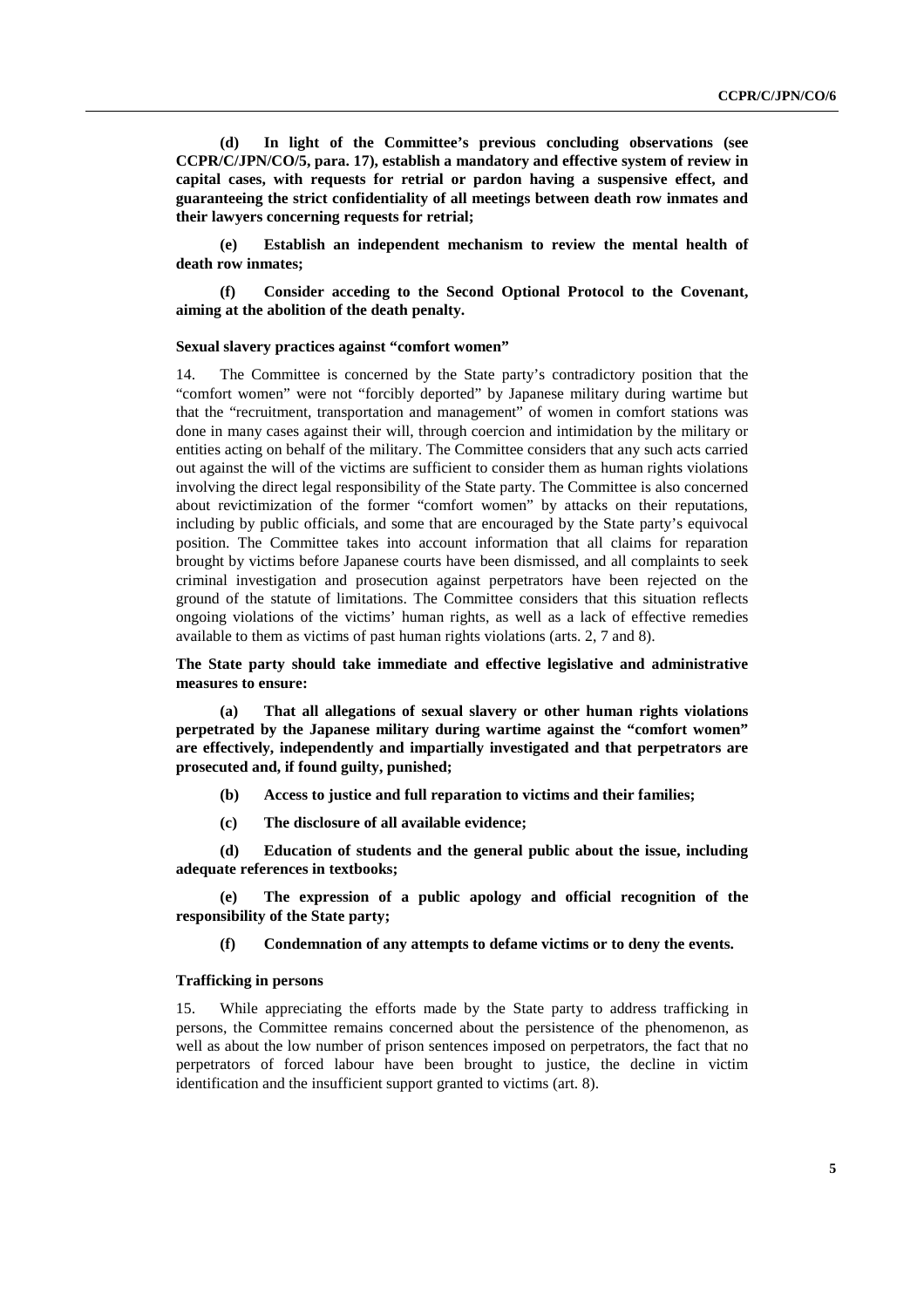**In line with the Committee's previous concluding observations (see CCPR/C/JPN/CO/5, para. 23), the State party should:** 

**(a) Enhance victim identification procedures, particularly with regard to victims of forced labour, and provide specialized training to all law enforcement officers, including labour inspectors;** 

**(b) Vigorously investigate and prosecute perpetrators and, when convicted, impose penalties that are commensurate with the seriousness of the acts committed;** 

Enhance the current victim protection measures, including **interpretation services and legal support for claiming compensation.** 

#### **Technical intern training programme**

16. The Committee notes with concern that, despite the legislative amendment extending the protection of labour legislation to foreign trainees and technical interns, there are still a large number of reports of sexual abuse, labour-related deaths and conditions that could amount to forced labour in the technical intern training programme (arts. 2 and 8).

**In line with the Committee's previous concluding observations (see CCPR/C/JPN/CO/5, para. 24), the State party should strongly consider replacing the current programme with a new scheme that focuses on capacity-building rather than recruiting low-paid labour. In the meantime, the State party should increase the number of on-site inspections, establish an independent complaint mechanism and effectively investigate, prosecute and sanction labour trafficking cases and other labour violations.** 

#### **Involuntary hospitalization**

17. The Committee is concerned that a large number of persons with mental disabilities are subject to involuntary hospitalization on very broad terms and without access to an effective remedy to challenge violations of their rights and that hospitalization is reportedly prolonged unnecessarily by the absence of alternative services (arts. 7 and 9).

#### **The State party should:**

**(a) Increase community-based or alternative services for persons with mental disabilities;** 

**(b) Ensure that forced hospitalization is imposed only as a last resort, for the minimum period required, and only when necessary and proportionate for the purpose of protecting the person in question from harm or preventing injury to others;** 

**(c) Ensure an effective and independent monitoring and reporting system for mental institutions, aimed at effectively investigating and sanctioning abuses and providing compensation to victims and their families.** 

#### **Substitute detention system (***Daiyo Kangoku***) and forced confessions**

18. The Committee regrets that the State party continues to justify the use of the *Daiyo Kangoku* by citing the lack of available resources and the efficiency of the system for criminal investigations. The Committee remains concerned that the absence of an entitlement to bail or a right to State-appointed counsel prior to the indictment reinforces the risk of extracting forced confessions in *Daiyo Kangoku*. Moreover, the Committee expresses concern at the absence of strict regulations regarding the conduct of interrogations and regrets the limited scope of mandatory video recording of interrogations proposed in the 2014 "report for reform plan" (arts. 7, 9, 10 and 14).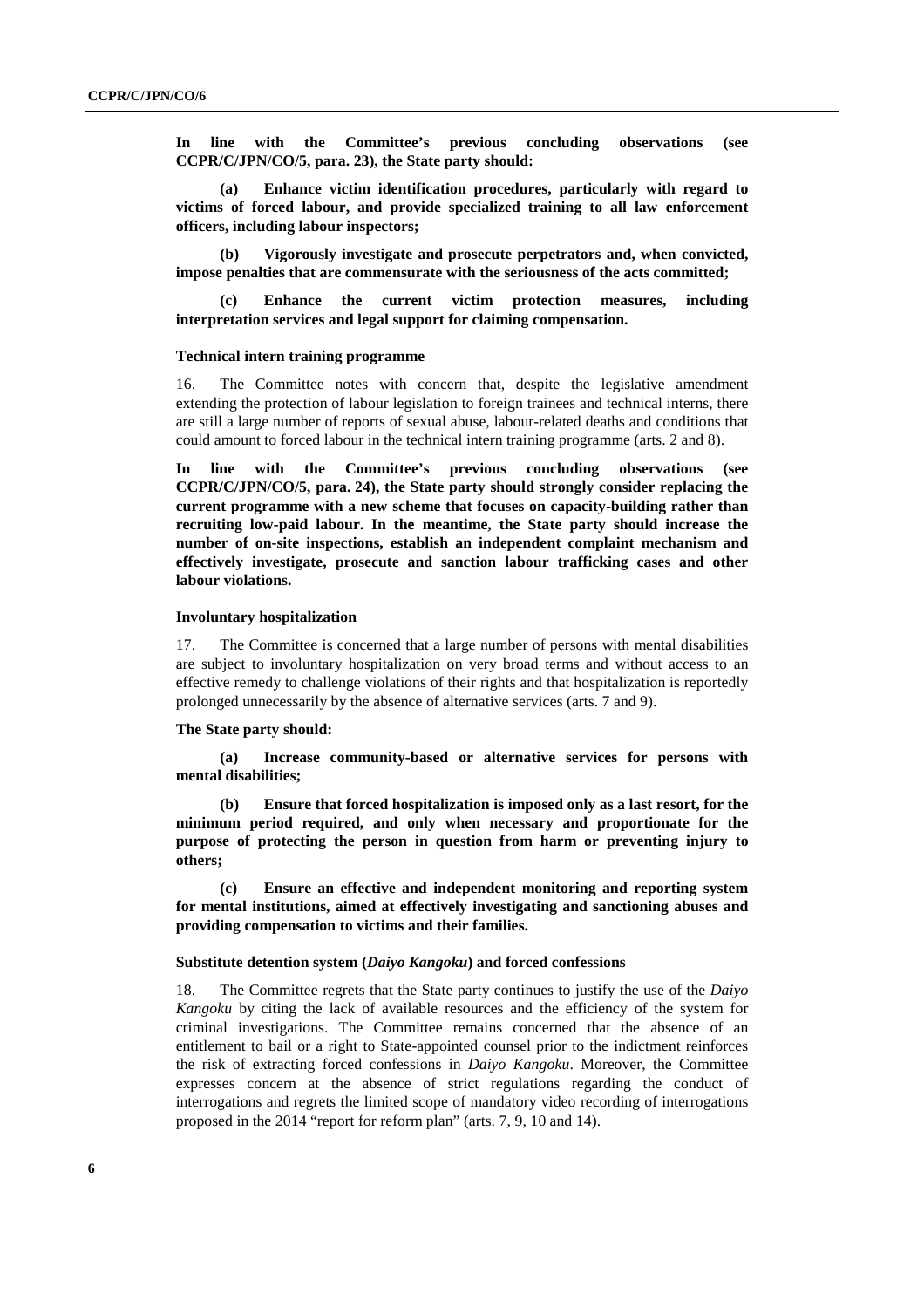**The State party should take all measures to abolish the substitute detention system or ensure that it is fully compliant with all guarantees in articles 9 and 14 of the Covenant, inter alia, by guaranteeing:** 

**(a) That alternatives to detention, such as bail, are duly considered during pre-indictment detention;**

**(b) That all suspects are guaranteed the right to counsel from the moment of apprehension and that defence counsel is present during interrogations;** 

**(c) Legislative measures setting strict time limits for the duration and methods of interrogation, which should be entirely video-recorded;** 

**(d) A complaint review mechanism that is independent of the prefectural public safety commissions and has the authority to promptly, impartially and effectively investigate allegations of torture and ill-treatment during interrogation.** 

#### **Expulsion and detention of asylum seekers and undocumented immigrants**

19. The Committee expresses concern about reported cases of ill-treatment during deportations, which resulted in the death of a person in 2010. The Committee is also concerned that, despite the amendment to the Immigration Control and Refugee Recognition Act, the principle of non-refoulement is not implemented effectively in practice. The Committee is further concerned at the lack of an independent appeal mechanism with suspensive effect against negative decisions on asylum, as well as at the prolonged periods of administrative detention without adequate giving of reasons and without independent review of the detention decision (arts. 2, 7, 9 and 13).

#### **The State party should:**

**(a) Take all appropriate measures to guarantee that immigrants are not subject to ill-treatment during their deportation;** 

**(b) Ensure that all persons applying for international protection are given access to fair procedures for determination and for protection against refoulement and have access to an independent appeal mechanism with suspensive effect against negative decisions;** 

**(c) Take measures to ensure that detention is resorted to for the shortest appropriate period and only if the existing alternatives to administrative detention have been duly considered and that immigrants are able to bring proceedings before a court that will decide on the lawfulness of their detention.** 

#### **Surveillance of Muslims**

20. The Committee is concerned about reports on widespread surveillance of Muslims by law enforcement officials (arts. 2, 17 and 26).

#### **The State party should:**

**(a) Train law enforcement personnel on cultural awareness and the inadmissibility of racial profiling, including the widespread surveillance of Muslims by law enforcement officials;** 

**(b) Ensure that affected persons have access to effective remedies in cases of abuse.**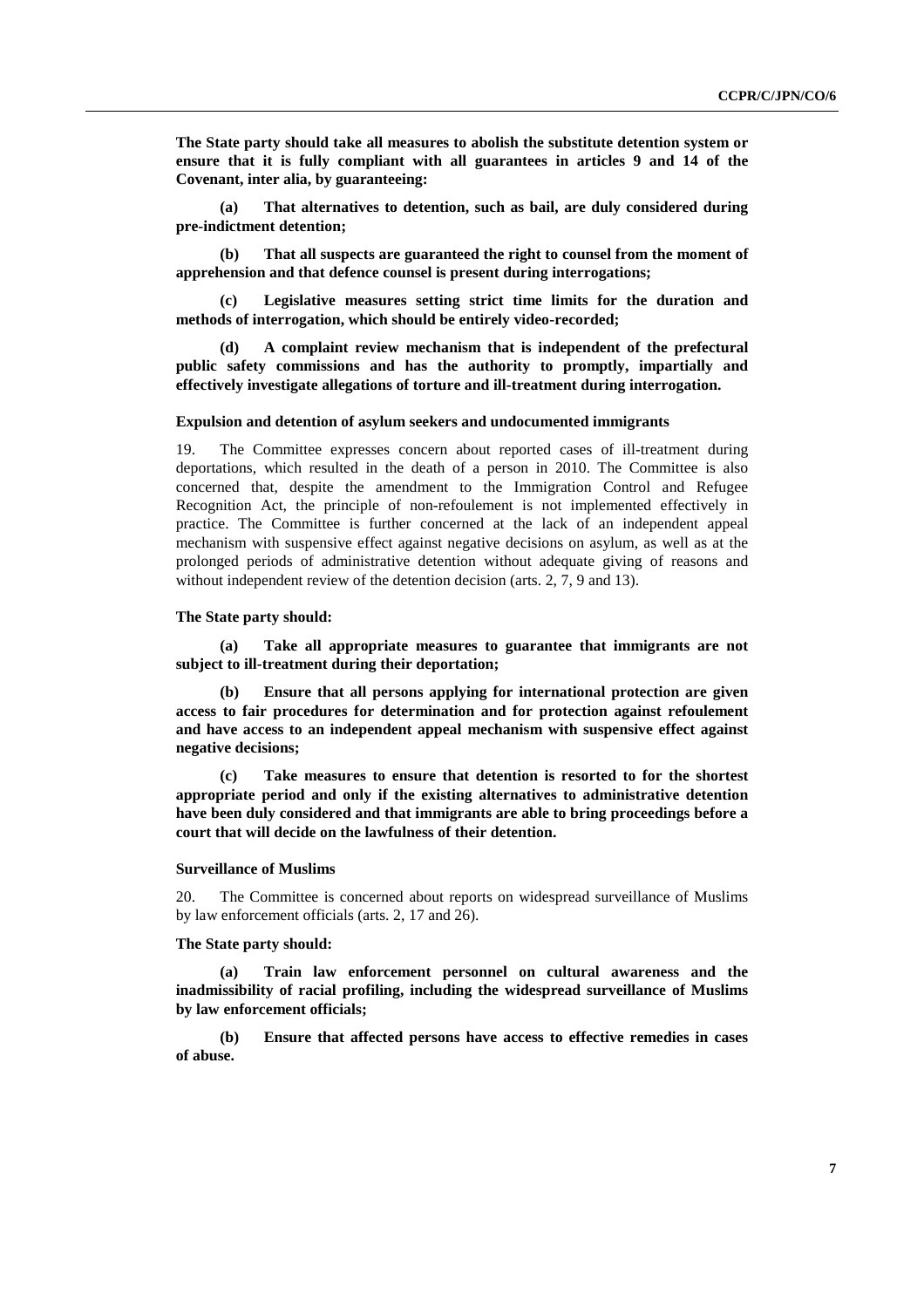#### **Abduction and forced de-conversion**

21. The Committee is concerned at reports of abductions and forced confinement of converts to new religious movements by members of their families in an effort to deconvert them (arts. 2, 9, 18, 26).

**The State party should take effective measures to guarantee the right of every person not to be subject to coercion that would impair his or her freedom to have or to adopt a religion or belief.** 

#### **Restriction of fundamental freedoms on grounds of "public welfare"**

22. The Committee reiterates its concern that the concept of "public welfare" is vague and open-ended and may permit restrictions exceeding those permissible under the Covenant (arts. 2, 18 and 19).

**The Committee recalls its previous concluding observations (see CCPR/C/JPN/CO/5, para. 10) and urges the State party to refrain from imposing any restriction on the rights to freedom of thought, conscience and religion or freedom of expression unless they fulfil the strict conditions set out in paragraph 3 of articles 18 and 19.** 

#### **Act on the Protection of Specially Designated Secrets**

23. The Committee is concerned that the recently adopted Act on the Protection of Specially Designated Secrets contains a vague and broad definition of the matters that can be classified as secret and general preconditions for classification, and sets high criminal penalties that could generate a chilling effect on the activities of journalists and human rights defenders (art. 19).

**The State party should take all necessary measures to ensure that the Act on the Protection of Specially Designated Secrets and its application conform to the strict requirements of article 19 of the Covenant, inter alia by guaranteeing that:** 

The categories of information that could be classified are narrowly **defined and any restriction on the right to seek, receive and impart information complies with the principles of legality, proportionality and necessity to prevent a specific and identifiable threat to national security;** 

**(b) No individual is punished for disseminating information of legitimate public interest that does not harm national security.** 

#### **Fukushima nuclear disaster**

24. The Committee is concerned that the high threshold of exposure level set by the State party in Fukushima and the decision to cancel some of the evacuation areas give people no choice but to return to highly contaminated areas (arts. 6, 12 and 19).

**The State party should take all the necessary measures to protect the life of the people affected by the nuclear disaster in Fukushima and lift the designation of contaminated locations as evacuation areas only where the radiation level does not place the residents at risk. The State party should monitor the levels of radiation and disclose that information to the people affected in a timely manner.** 

#### **Corporal punishment**

25. The Committee observes that corporal punishment is only prohibited explicitly in schools, and expresses concern at its prevalence and social acceptance (arts. 7 and 24).